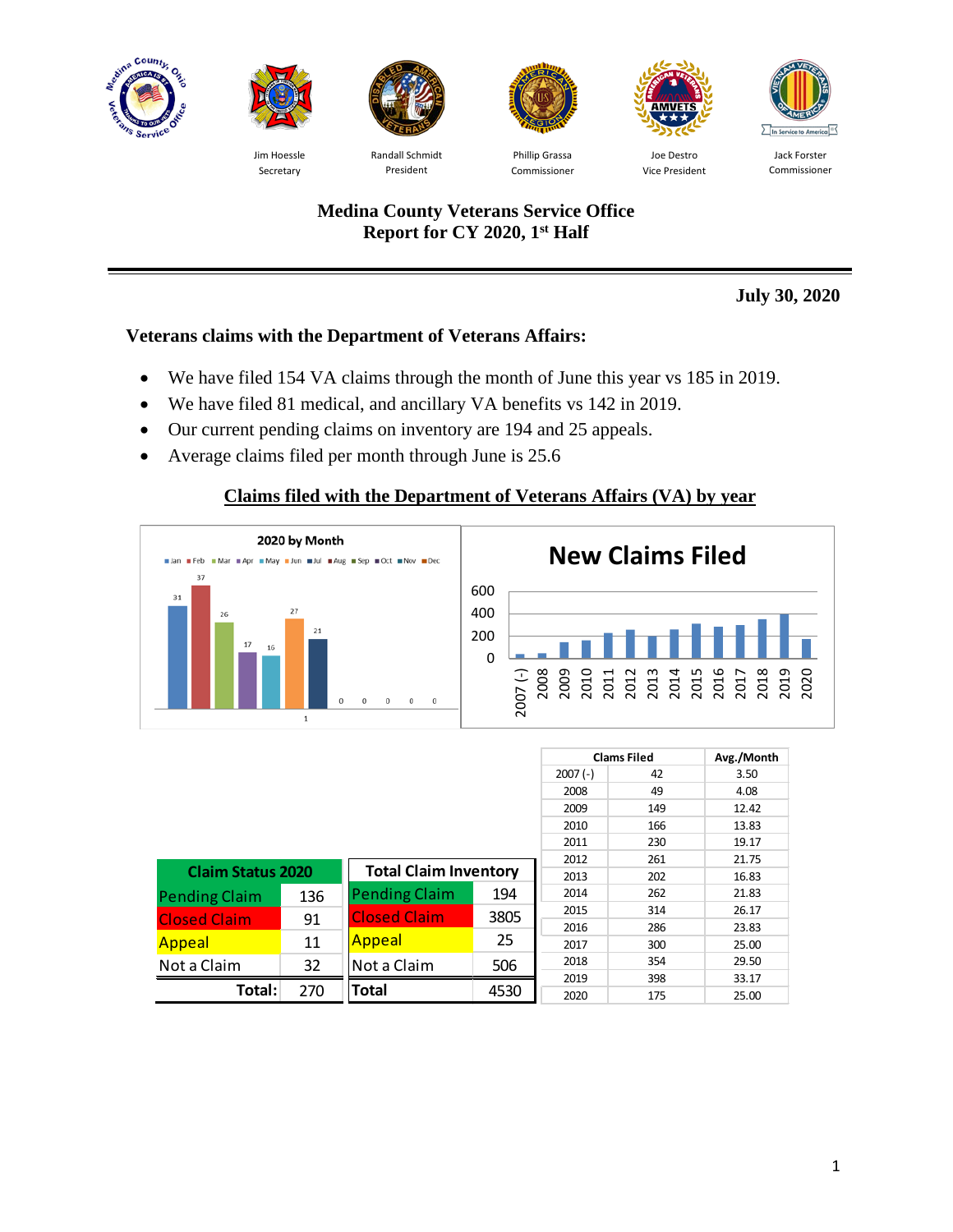#### **Federal VA Dollars Spent Within Medina County Total**

#### **Geographical Distribution of VA Expenditures in Medina County**

#### **Medina County Veterans Service Office**

210 Northland Drive, Medina, OH 44256

#### **EXPENDITURES FOR VETERANS** FEDERAL VS. COUNTY 2010-2019

|                |                                        |                                                                         | <b>County Veterans</b>               |                                                                                           |                            |                     |                                                |                     |                                                          |                                        |  |
|----------------|----------------------------------------|-------------------------------------------------------------------------|--------------------------------------|-------------------------------------------------------------------------------------------|----------------------------|---------------------|------------------------------------------------|---------------------|----------------------------------------------------------|----------------------------------------|--|
|                |                                        |                                                                         | <b>Budget Information</b>            |                                                                                           |                            |                     |                                                |                     |                                                          |                                        |  |
| Fiscal<br>Year | County<br>Veteran<br><b>Population</b> | <b>Total Federal VA</b><br><b>Dollars Spent</b><br><b>Within County</b> | <b>Compensation &amp;</b><br>Pension | <b>Education &amp;</b><br><b>Vocational</b><br><b>Rehabilitation</b><br><b>Employment</b> | Insurance &<br>Indemnities | <b>Medical Care</b> | General<br><b>Operating</b><br><b>Expenses</b> | <b>Construction</b> | County<br><b>Revenues</b><br>authorized by<br><b>ORC</b> | County<br><b>Revenues Spent</b><br>3.4 |  |
| 2010           | 13,858 \$                              | 35,497,773.48 \$                                                        | 16,321,349.81                        | 2,805,492.85 \$                                                                           | 1,027,596.50               | 15,343,334.32   \$  |                                                |                     | 2,392,590.00 \$                                          | 1,023,387.30                           |  |
| 2011           | 13,878 \$                              | 41,113,968.08   \$                                                      | 20,087,979.68   \$                   | 3,333,009.23 S                                                                            | 1,417,265.17               | 16,275,714.00   \$  |                                                |                     | 2,254,685.66 S                                           | 858,458.79                             |  |
| 2012           | 13,908 \$                              | 39,611,546.67 S                                                         | 18,487,542.00                        | 3,000,400.00 \$                                                                           | 941,696.02 \$              | 17,181,908.66   \$  |                                                |                     | 2,273,439.01                                             | 871,342.74                             |  |
| 2013           | 13,677 \$                              | 48,443,316.91   \$                                                      | 23,467,866.00                        | 3,211,599.00   \$                                                                         | 1,069,515.34 \$            | 20,694,336.56 \$    |                                                |                     | 2,273,439.01 \$                                          | 867, 843.87                            |  |
| 2014           | $13,609$ $\frac{1}{5}$                 | 57,146,933.32   \$                                                      | 30,640,493.00   \$                   | 3,905,263.00 \$                                                                           | 889,226.65   \$            | 21,711,950.66   \$  |                                                |                     | 2,251,844.64 \$                                          | 853,215.83                             |  |
| 2015           | $13,420$ S                             | 55,392,969.45   \$                                                      | 29,476,754.00   \$                   | 3,622,672.00 \$                                                                           | 673,200.00 \$              | 21,620,343.45   \$  |                                                |                     | 2,273,439.01   \$                                        | 766,837.36                             |  |
| 2016           | $12,421$ S                             | 63,483,852.50                                                           | 33,609,021.50                        | 3,772,249.00 S                                                                            | 1,062,202.00               | 25,040,380.00       |                                                |                     | 2,251,844.60                                             | 688,524.25                             |  |
| 2017           | 12,157                                 | 65,439,674.47   \$                                                      | 33,074,100.78 S                      | 3,866,726.52 S                                                                            | 1,554,901.00               | 26,943,946.17       |                                                |                     | 2,251,844.64 S                                           | 759,705.75                             |  |
| 2018           | $11,890$ S                             | 69,238,217.54   \$                                                      | 32,496,438.00 S                      | 4,561,658.00   \$                                                                         | 1,112,475.00 S             | 31,067,646.54   \$  |                                                |                     | 2,591,316.74   \$                                        | 746,634.32                             |  |
| 2019           | $11,351$ $\frac{1}{5}$                 | 75,194,230.98 \$                                                        | 39,216,959.00 S                      | 4,744,732.00 S                                                                            | 781,261.00 \$              | 30,451,278.98 \$    |                                                |                     | 2,251,844.64 \$                                          | 740,477.67                             |  |

#### **NOTES**

Veteran Population estimates are produced by the VA Office of the Actuary (VetPop 2007, 2011, 2014, 2016 & 2018)

In 2011, 2014, 2016, and 2018, the VA adjusted the Veterans Population Model to account for current projections of Veteran's life expectancies, gains, and population

shifts. As a result, some Counties may show unanticipated increases and/or decreases in Veterans Populations. Federal VA Dollars Spent Within County - data pulled from the VA annual Summary of Expenditures By State reports

(2010-2019) https://www.va.gov/vetdata/expenditures.asp

County Revenues Spent - data pulled from individual county reports provided to ODVS annually by each county (2010-2019)

Percent of .5 Mil expended in: Year 2019 32.88% **Year 2018** 28.81%

| COUNTY REVENUES SPENT IN 2019 COMPARED TO 2010 IS AN INCREASE OF:       | \$282,909.63    |
|-------------------------------------------------------------------------|-----------------|
| TOTAL FEDERAL VA DOLLARS SPENT WITHIN COUNTY INCREASED FROM '10-'19 BY: | \$39,696,457.50 |
| SINCE 2010, COUNTY VETERAN POPULATION HAS DECREASED BY:                 | 2.507           |
| 2019 'FEDERAL VA DOLLARS SPENT' TO 'COUNTY DOLLARS SPENT' =             | 102 to 1        |
| TOTAL FEDERAL VA DOLLARS SPENT WITHIN COUNTY INCREASED FROM 18-19 BY:   | \$5,956,013.44  |

Document created by the Ohio Department of Veterans Services please call 614-752-8942 with questions **July 2020** 

#### **Compensation & Pension:**

Last year we saw an increase in Compensation  $&$  Pension (C $&$ P) expenditures (\$32.4 to \$39.2 million dollars) from the Department of Veterans Affairs within Medina County.

#### **Education, Voc. Rehab & Insurance:**

\$4.7 million dollars have been invested in our county's veterans through educational programs and payouts for insurance.

#### **Medical:**

• Last year \$30.4 million dollars in medical expenditures from the Department of Veterans Affairs within Medina County.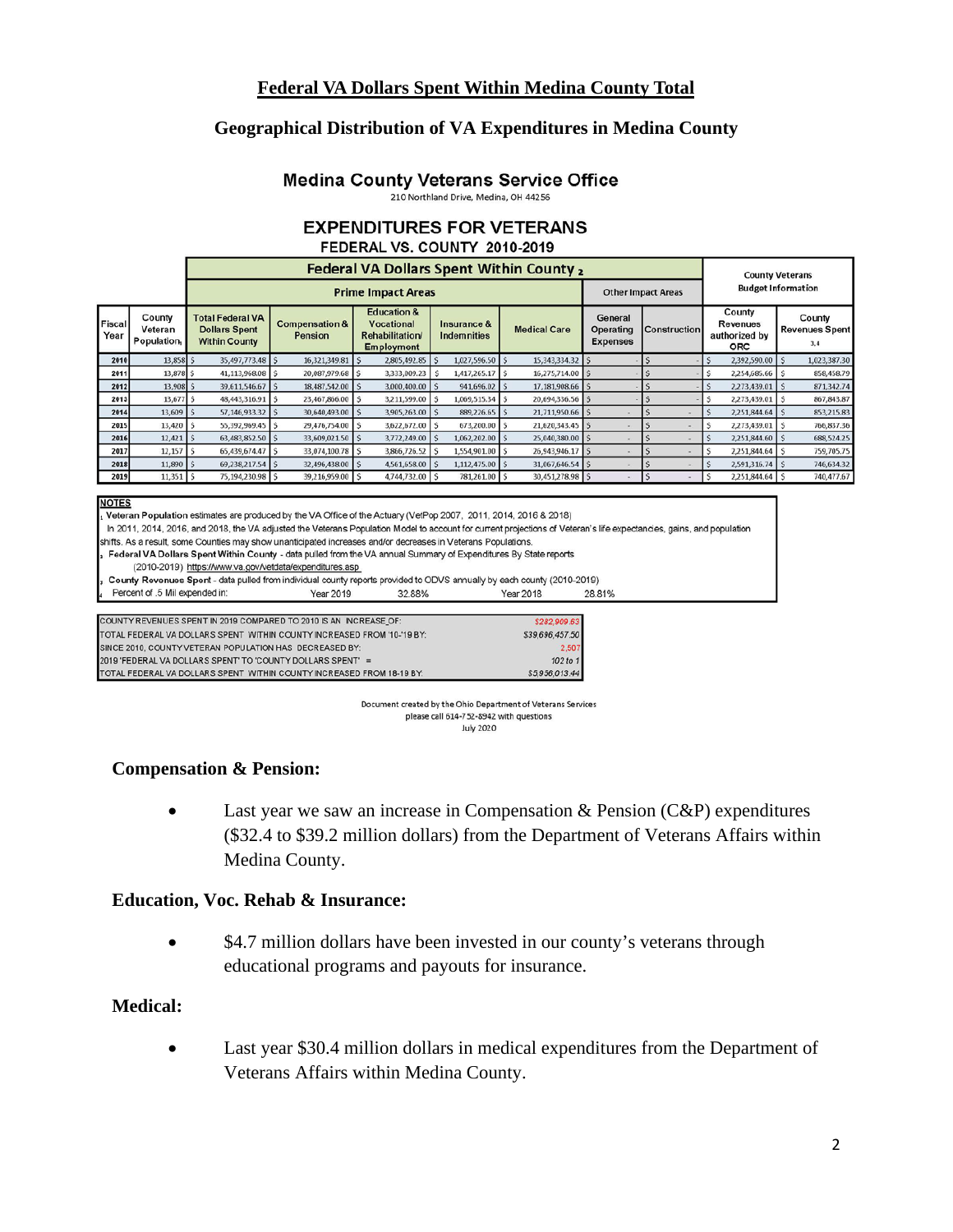- We continue this effort by promoting the VA Health Medical System. Currently we have filed more than 34 applications for medical benefits this year alone (86 total for 2019).
- We provided transportation to 305 veterans to the VA Medical Center in Cleveland, Parma and Akron. Currently we go to all three destinations five days a week.

\*\*\*The VA spent \$75.1 million dollars on the Veterans of Medina County in 2019, which is an increase of almost \$6 million from the previous year.

. . <u>. . . .</u> . . . . . . .

## **Veterans Bonus Data for FY2019 & FY2020**

### **FY2019**

| # Claim | <b>Total Paid</b> |
|---------|-------------------|
| 14      | \$7,890.00        |

### **FY2020**

| $#$ Claim | <b>Total Paid</b> |
|-----------|-------------------|
| 18        | \$10,611.67       |

# **Military Injury Relief Fund data for FY2020**

| <b>FY2020</b> | No. Claims   Total Paid |            |
|---------------|-------------------------|------------|
| Medina County | 31                      | \$1,500.00 |

# **Financial Assistance:**

We have seen just 243 eligible clients this first half of 2020. We saw an increase in Financial Assistance at the beginning of the year with the government shutdown (only 14 less than 2019).

| Financial Asst. Written             | $-22.961.16$ | $\Delta$ 34.054<br>521.856.3 |  | b. 787.011541.713.74 | - 58.650.21 P   | 33. <del>44</del> 9.80 |  |  | 7.526.80<br>51/ | co o-<br>323.300.5 |
|-------------------------------------|--------------|------------------------------|--|----------------------|-----------------|------------------------|--|--|-----------------|--------------------|
| <b>ıl Asst. Paid I</b><br>Financial | \$22,673,92  | <br>520,356.14               |  |                      | na <sup>-</sup> |                        |  |  | 5.UT4.          | 710.32             |
|                                     |              |                              |  |                      |                 |                        |  |  |                 |                    |

**Closing:**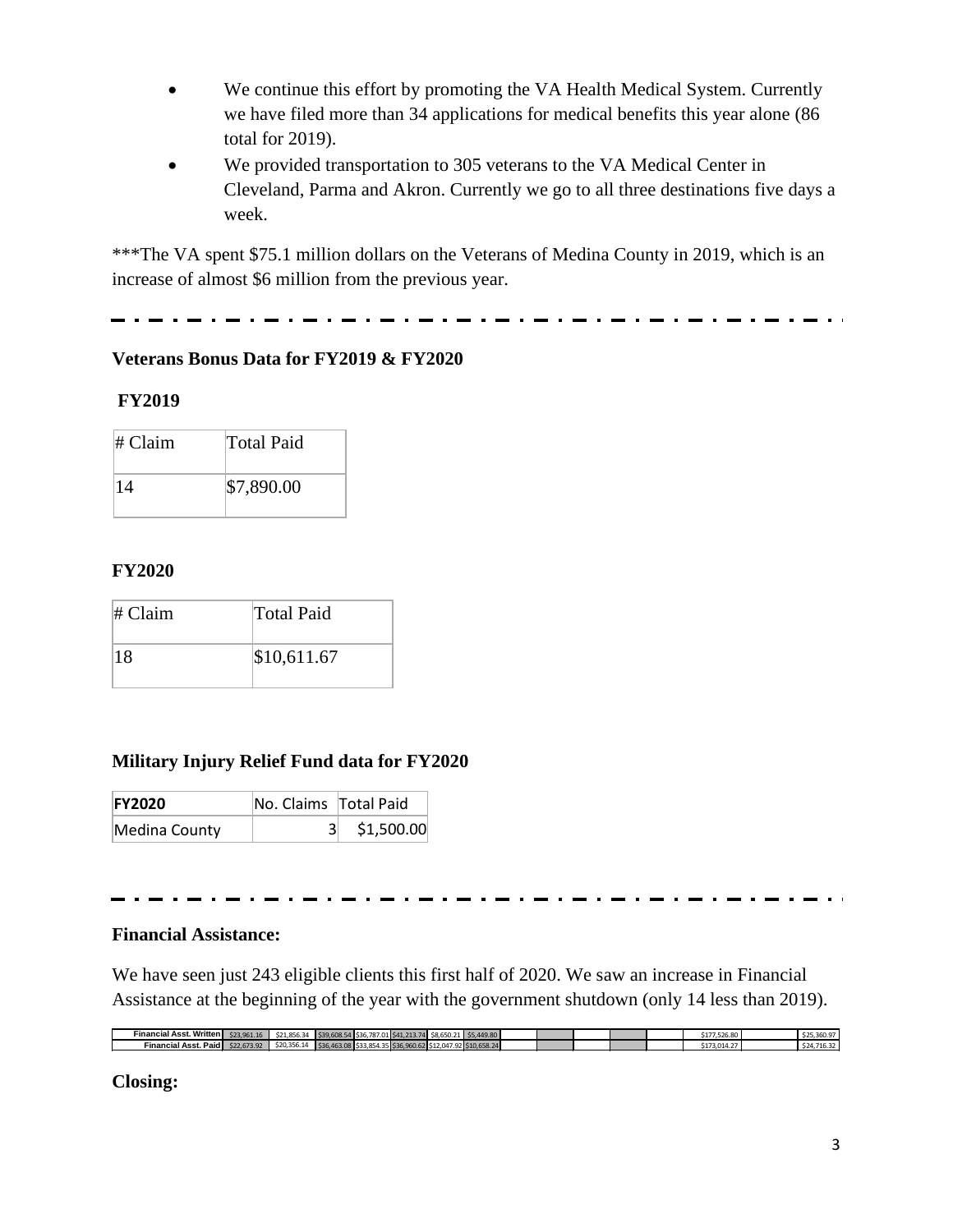Our operating costs are approximately \$70K less this first half of the year compared to last year. Our major concern is obviously the future and what it holds.

Our office continues to look for ways to help our Veterans and their families along with being financially responsible to the taxpayers of Medina County. We also continue to try to find new and innovative ways to assist our Veterans and their family members that are in the greatest need. We have seen almost 784 clients in the first half of 2020, which is half of the appointments than last year at the same time. However, we are averaging 400-600 phone calls per month.

COVID-19 and the pandemic have obviously changed the way we all operate. Our emergency operations were always based on a major catastrophe that involved the building being destroyed or the likes of moving our operations off site. We never thought about not being able to meet face-to-face with the very people we serve. So, this posed a new problem, we however were able to adapt and overcome and continue to serve the veterans and their families of Medina County. We have been able and continue to be able to provide every service we did prior to the pandemic. Our current operations are based on emergency assistance and medical necessity as well as ensuring our staff is safe and able to continue current operations.

The Veterans ride for free on Medina County Transit, which we started last year has been an extremely popular program and has increased ridership on the Medina County Transit. We are extremely happy to be able to continue this program and hope to be able to do so well into the future. It helps with getting those elderly and severely disabled veterans out into the community and improves their health and quality of life. It is mandatory that they have a Medina County Veterans Identification Card issued by the County Recorder's Office to ride for free.

Partnering with the Medina Health Department to provide dental care to low income veterans have been a very successful program so far this year.

We have started to participate in a new program which allows video hearings from anywhere in the world by using secure internet and video technology from almost any device. Last year we purchased the technology to do this and it seems to be paying off. Especially since all hearing at the VARO have been canceled due to the shutdown.

We look forward to your continued support in supporting those that have earned it, the Veterans of Medina County.

Thank You

Edward Zackery Director/Service Officer Medina County, Ohio